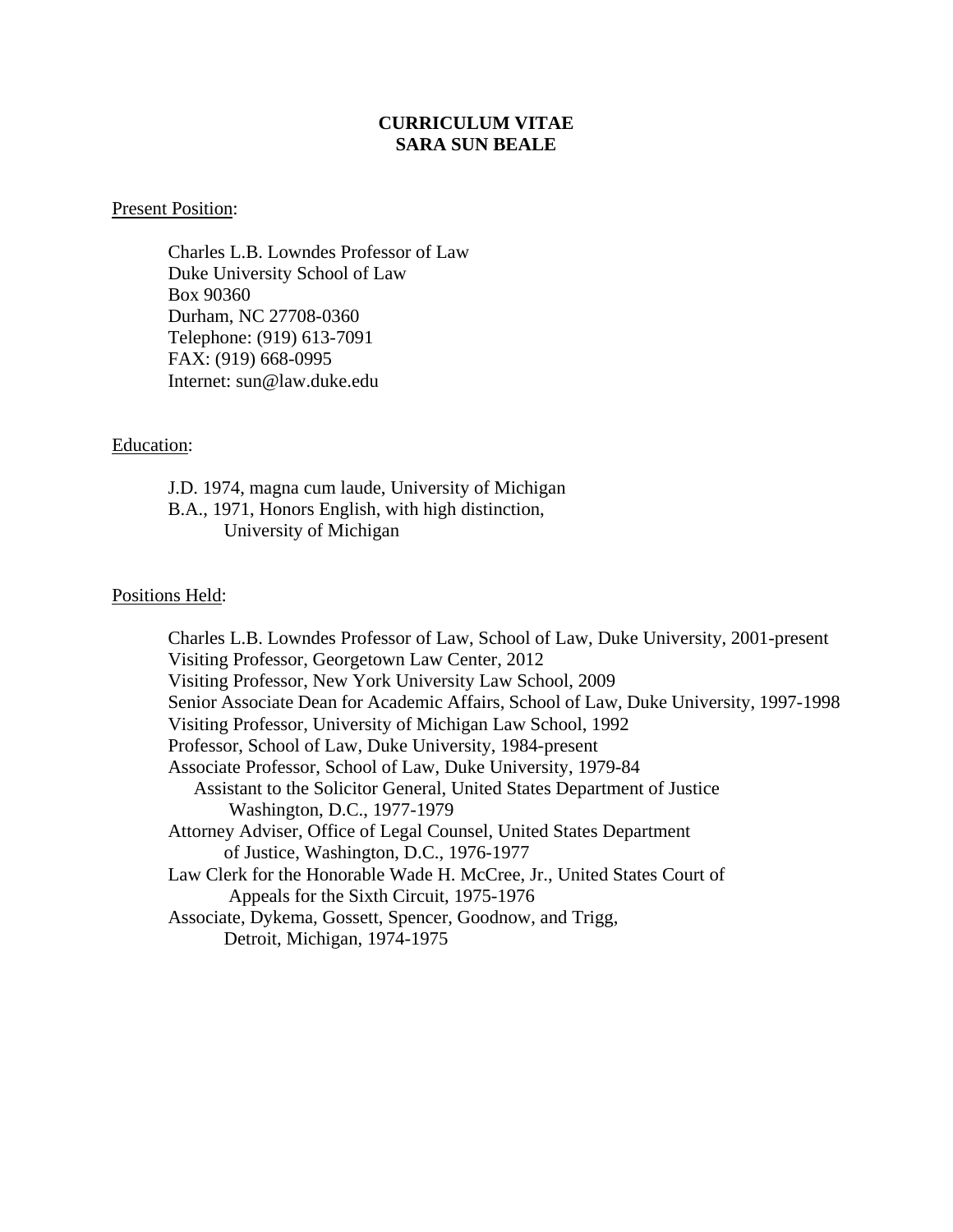# Books

- FEDERAL CRIMINAL LAW AND ITS ENFORCEMENT, with Norman Abrams & Susan Klein (6th ed. 2015) and accompanying Teacher's Manual (2015), supplement 2017.
- FEDERAL CRIMINAL LAW AND ITS ENFORCEMENT, with Norman Abrams & Susan Klein (5th ed. 2010) and accompanying Teacher's Manual (2010), supplements 2010 and 2012.
- FEDERAL CRIMINAL LAW AND ITS ENFORCEMENT, with Norman Abrams (4th ed. 2006), supplement 2008, and accompanying Teacher's Manual (2006).
- FEDERAL CRIMINAL LAW AND ITS ENFORCEMENT, with Norman Abrams (3d ed. 2000), and supplements 2004 and 2005.
- FEDERAL CRIMINAL LAW AND ITS ENFORCEMENT, with Norman Abrams (2d ed. 1993), supplements 1996, 1998, 1999, and accompanying TEACHER'S MANUAL, with Norman Abrams (2000).
- FEDERAL CRIMINAL LAW AND RELATED CIVIL ACTIONS: FORFEITURES, THE FALSE CLAIM ACT, AND RICO, with Pamela Bucy and Sarah Welling (1998), & Supplements 1999 & 2000.
- GRAND JURY LAW AND PRACTICE, with William C. Bryson and others (2nd ed. 1997)  $\&$ Supplements 1998, 1999, 2000, 2001, 2002, 2003, 2004, 2005, 2007, 2008, 2009, 2010, 2011, 2012, 2013, 2014, 2015, 2016, and 2017.
- GRAND JURY LAW AND PRACTICE, with William C. Bryson (1986) & Supplements 1987, 1988, 1989, 1990, 1991, 1992, 1993, 1994, 1995 & 1996.

# Articles and Chapters

- *The Trafficking Victim Protection Act: The Best Hope for International Human Rights Litigation in the U.S. Courts?* 68 CASE W. REV. L. REV. (forthcoming 2018) (symposium).
- *Hacking the Internet of Things: Vulnerabilities, Dangers, and Legal Responses*, 16 DUKE L. & TECH. REV. 161 (2018) (with Peter Berris); also in DIGITALIZATION AND THE LAW (Eric Hilgendorf & Jochen Feldle, eds., forthcoming 2018).
- *The Development and Evolution of the U.S. Law of Corporate Criminal Liability and the Yates Memo*, 46 STETSON L. REV. 41 (2016) (symposium).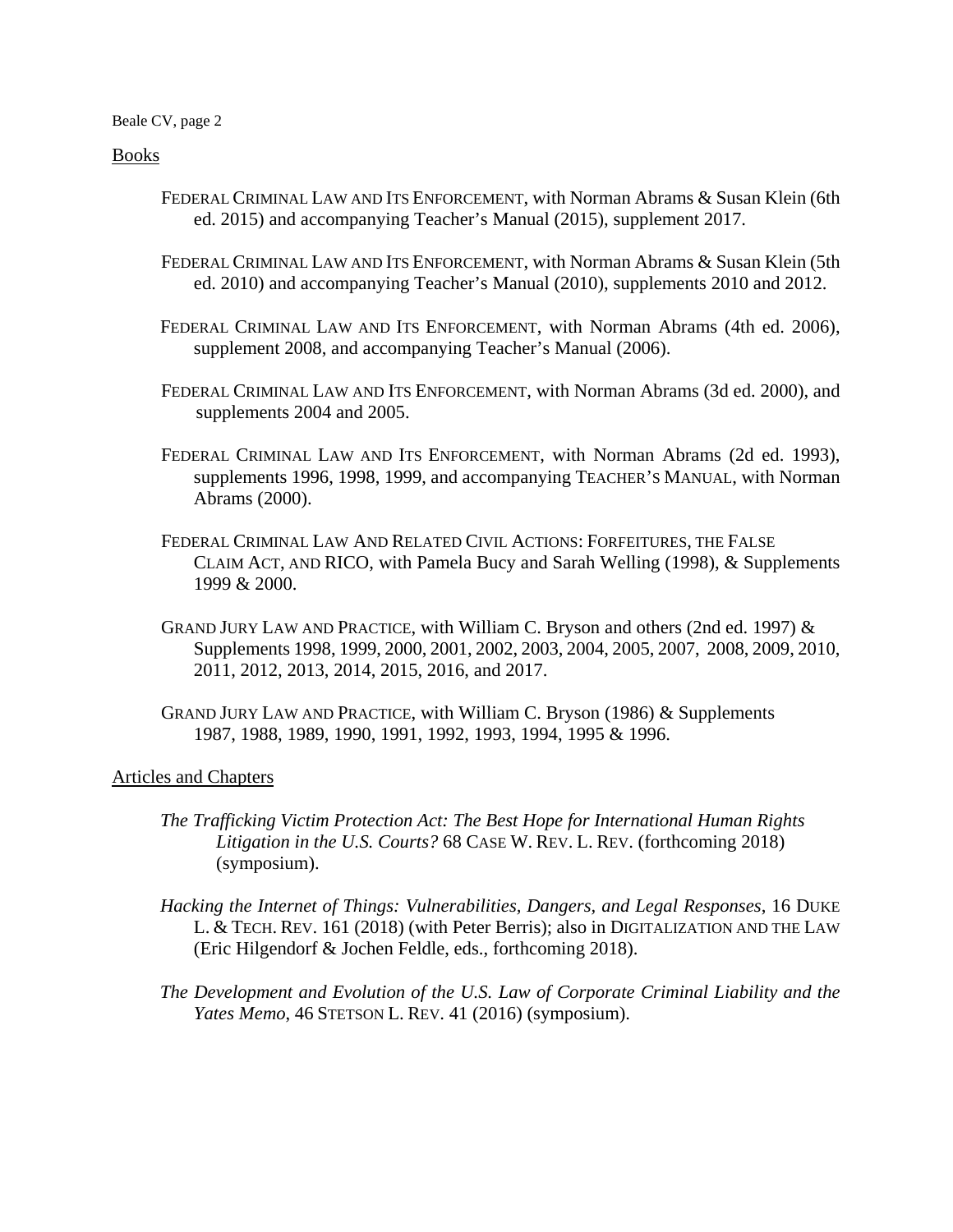- *The Development and Evolution of the U.S. Law of Corporate Criminal Liability and the Yates Memo*, 46 STETSON L. REV. 41 ( 2016) (symposium).
- *The Constitution v. The Convention: The Evolution of the Court-Mandated Right to Counsel in the United States and Europe*, 27 DUKE J. COM. & INT'L L. 1 (forthcoming fall 2016) (with Richard E. Myers).
- *Prosecutorial Discretion in Three Systems: Balancing Conflicting Goals and Providing Mechanisms for Control*, in DISCRETIONARY CRIMINAL JUSTICE IN A COMPARATIVE CONTEXT (M. Caianiello & J. Hodgson, eds., 2015).
- Εkθεσn γia τnv έvvoμn τάξn τωv H.?.A, in OIKONOMIKO EГKΛHMA & ΔIAΦΘOPA ΣTO ΔHMOΣIO TOMEA (ed. Maria Kiaafa-Gbandi 2014).
- *Die Entwicklung des US-amerikanischen Rechts der strafrechtlichen Verantwortlichkeit von Unternehmen*, 126 ZEITSCHRIFT FÜR DIE GESAMTE STRAFRECHTSWISSENSCHAF 27-54 (2014) (German translation of "The Development and Evolution of the U.S. Law of Corporate Criminal Liability").
- *The Story of Ewing v. California: Three Strikes Laws and the Limits of Eight Amendment Proportionality Review*, in CRIMINAL LAW STORIES (Donna Coker & Robert Weisberg, eds., 2013).
- "*Is Now the Time for Major Federal Sentencing Reform?*" FEDERAL SENTENCING REPORTER 24, no. 5 (June 1, 2012): 382.
- *What Are the Rules if Everybody Wants to Play?: Multiple Federal and State Prosecutors (Acting) as Regulators*, in PROSECUTORS IN THE BOARDROOM: USING CRIMINAL LAW TO REGULATE CORPORATE CONDUCT (Anthony S. Barkow & Rachel E. Barkow eds., 2011).
- *Enlisting and Deploying Federal Grand Juries in the War on Terrorism* (with James E. Felman), in GRAND JURY 2.0: MODERN PERSPECTIVES ON THE GRAND JURY (Roger A. Fairfax, Jr., ed. 2011).
- *An Honest Services Debate*, 8 OHIO ST. L. J. 251 (2010).
- *A Response to the Critics of Corporate Criminal Liability*, 46 AM. CRIM. L. REV. 1481 (2009).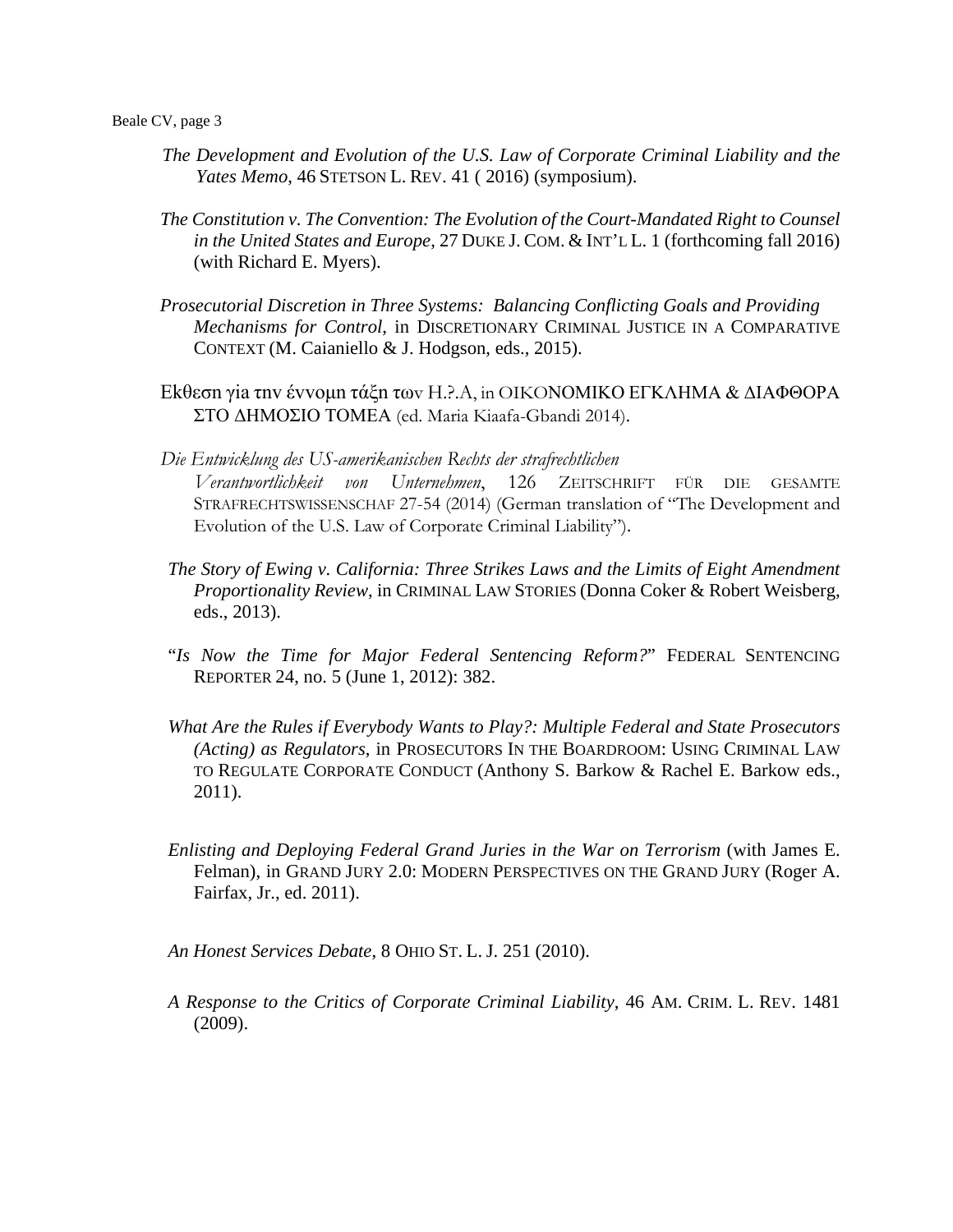- *You've Come a Long Way Baby: Two Waves of Juvenile Justice Reforms As Seen From Jena Louisiana*, 44 HARV.C.R.-C.L. L. REV. 512 (2009) (symposium).
- *Rethinking the Identity and Role of United States Attorneys*, 6 OHIO ST. J. CRIM. L. 369 (2009).
- *Was He Guilty As Charged? An Alternative Narrative Based on the Circumstantial Evidence From Twelve Angry Men*. 82 CHICAGO-KENT L. REV. 691-710 (2007) (with Neil Vidmar, Erwin Chemerinsky & James E. Coleman, Jr.) (symposium).
- *Is Corporate Criminal Liability Unique?*, 44 AM.CRIM. L.REV. 1503 (2007) (symposium).
- *The Fifth Amendment in the Grand Jury*, with James E. Felman, 22 CRIMINAL JUSTICE 4 (Spring 2007).
- *The News Media's Influence on Criminal Justice Policy: How Market-driven News Promotes Punitiveness*, 48 WM. & MARY L. REV. 397 (2006).
- *The Many Faces of Overcriminalization: From Morals and Mattress Tags to Overfederalization*, 54 AM. U. L.REV. (2005) (symposium).
- *What Developments in Western Europe Tell Us About American Critiques of Corporate Criminal Liability*, with Adam G. Safwat, 8 BUFFALO CRIM. L. REV. 89 (2004) (symposium).
- *Governmental and Academic Integrity at Home and Abroad*, 72 FORDHAM L. REV. 405 (2003) (symposium).
- *Still Tough on Crime? Prospects for Restorative Justice in the United States*, 2003 Utah L. Rev. 413 (symposium).
- *The Consequences of Enlisting Federal Grand Juries in the War on Terrorism: Assessing the Patriot Act's Changes to Grand Jury Secrecy*, with James E. Felman, 25 HARVARD JOURNAL OF LAW & PUBLIC POLICY 699 (2002) (symposium), *reprinted as Assessing the USA Patriot Act's Changes to Grand Jury Secrecy*, 17CRIMINAL JUSTICE 43 (2002).
- *The Unintended Consequences of Enhancing Gun Penalties: Shooting Down the Commerce Clause and Arming Federal Prosecutors*, 51 DUKE LAW JOURNAL 1641 (2002).
- *Federal Criminal Jurisdiction, Mail: Federal Mail Fraud Act*, and *Sentencing: Procedural Protections* in ENCYCLOPEDIA OF CRIME AND JUSTICE (2nd ed. 2001).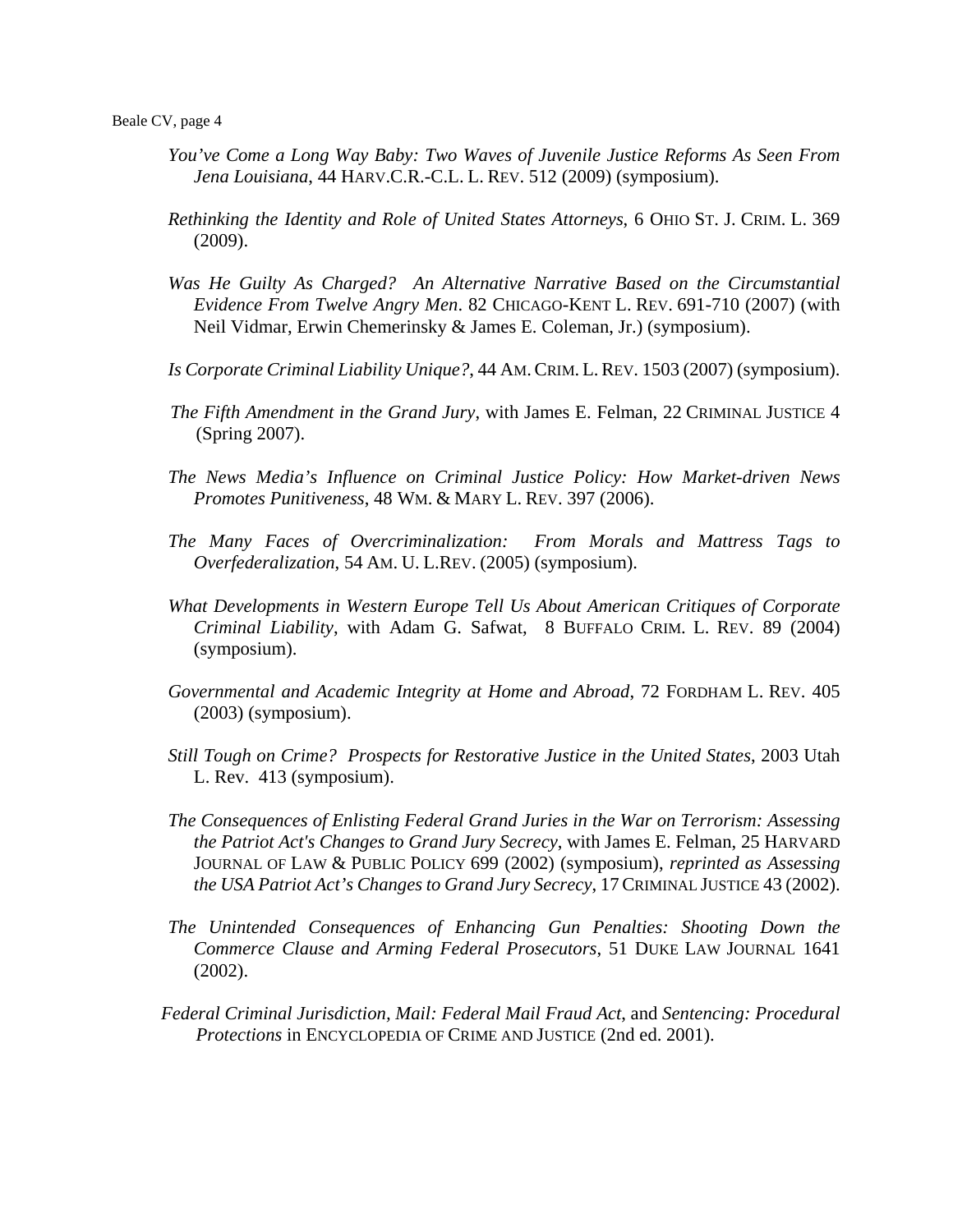- *Federalizing Hate Crimes: Symbolic Politics, Expressive Law, or Tool for Criminal Enforcement?* 80 B.U. L. Rev. 1227 (2000) (symposium).
- *Comparing the Scope of the Federal Government's Authority to Prosecute Federal Corruption and State and Local Corruption: Some Surprising Conclusions and a Proposal*, 51 HASTINGS L.J. 699 (2000) (symposium).
- *Federal Criminal Jurisdiction*, *Mail: Federal Mail Fraud Act*, and *Sentencing: Procedural Protections,* ENCYCLOPEDIA OF CRIME AND JUSTICE (revised ed.) (2001).
- *The Conflict Between Federalizing Crime and Sentencing Reform*, THE DEFENDER'S ADVOCATE, Vol. 2, issue (Winter 2000).
- *Rushing to Reform the Criminal Jury*, with Neil Vidmar and others, 80 JUDICATURE 286 (May-June 1997).
- *What's Law Got to Do With It: The Political, Social, Psychological, and other Non-Legal Factors Influencing the Development of (Federal) Criminal Law,* 1 BUFFALO CRIM. L. REV. 23 (1997).
- *Revenge for the Condemned*, with Paul Haagen, 94 MICH. L. REV. 1622 (1996).
- *Law's Emperor*, 74 TEX. L. REV. 1201 (1996).
- Federalizing Crime: Assessing the Impact on the Federal Courts, 543 ANNALS AM. ACAD. POL. & SOC. SCI. 39 (1996)
- *Too Many and Yet Too Few: New Principles to Define the Proper Limits for Federal Criminal Jurisdiction*, 46 HASTINGS L.J. 979 (1995).
- *Reporter's Draft for the Working Group on Principles to Use When Considering the Federalization of Criminal Law*, 46 HASTINGS L. J. 1277 (1995).
- *The New Reno Bluesheet: A Little More Candor Regarding Prosecutorial Discretion*, 6 FED. SENT. REP. 310 (1994).
- *Procedural Issues Raised by Guidelines Sentencing: The Constitutional Significance of the "Elements of the Sentence," 34* WM. & MARY L. REV. 147 (1993)
- *Prior Similar Acts in Prosecutions for Rape and Child Sex Abuse*, 4 CRIM. L. F. 307 (1993).

*Drugging the Federal Courts*, 8 DUKE L. MAG. 4 (No. 2, 1991).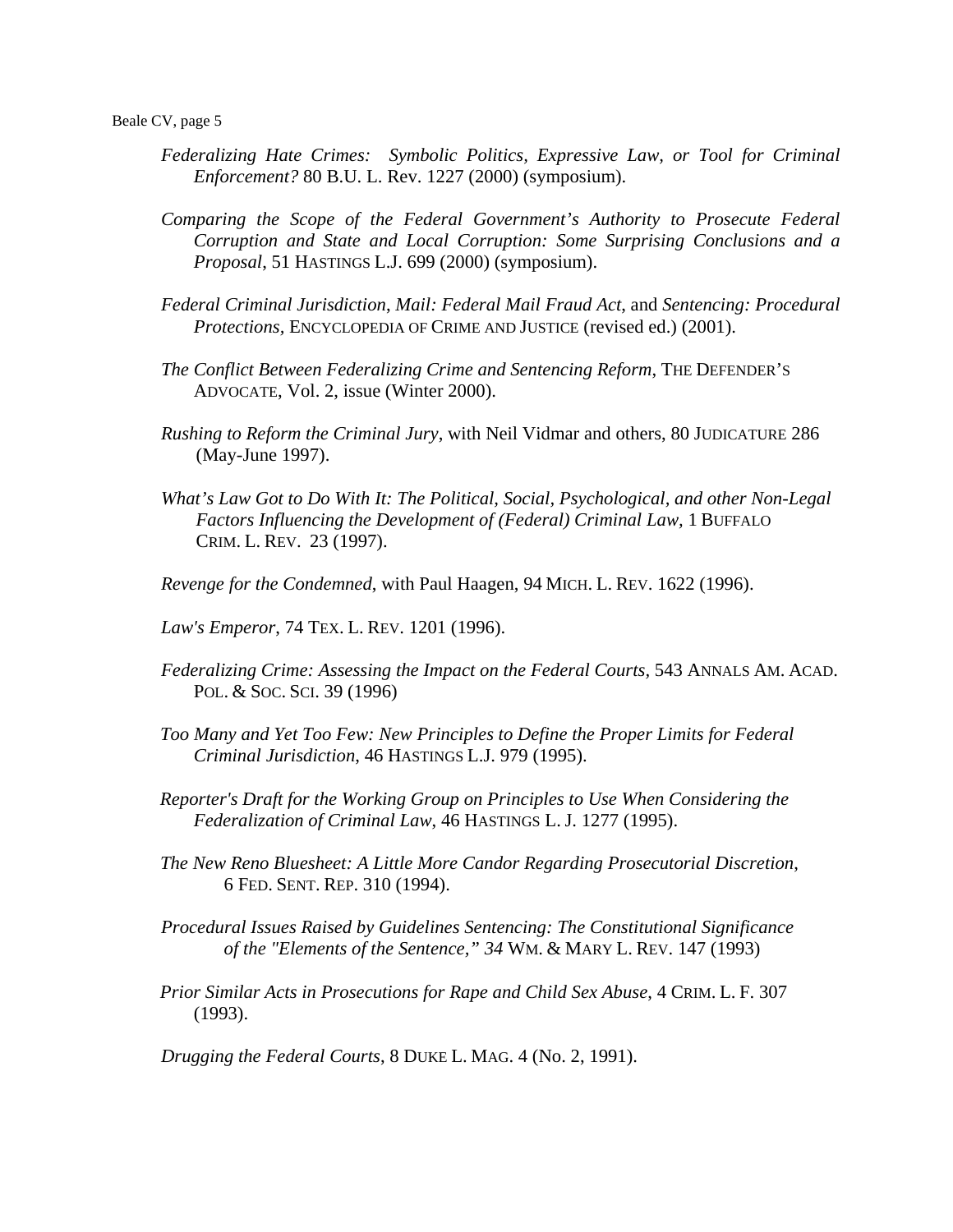*Grand Jury*, in 1991 Supplement to the ENCYCLOPEDIA OF THE AMERICAN CONSTITUTION.

*Get Drug Cases Out of Federal Court*, WALL ST. J., Feb. 8, 1990, at A16 col. 3.

- *Reconsidering Supervisory Power in Criminal Cases: Constitutional and Statutory Limits on the Authority of the Federal Courts,* 84 COLUM. L. REV. 1433-1522 (1984).
- *Integrating Statistical Evidence and Legal Theory to Challenge the Selection of Grand and Petit Jurors*, 46 LAW & CONTEMP. PROBS. 269-81 (1983).
- *Federal Criminal Jurisdiction* and *Federal Mail Fraud Act*, in ENCYCLOPEDIA OF CRIME AND JUSTICE (editor, Sanford Kadish) (1983).
- *Self-Incrimination: Privilege, Immunity and Comment in Bar Disciplinary Proceedings*, 72 MICH. L. REV. 84-117 (1973).

## Selected Presentations at Conferences and Faculty Colloquia

Speaker, "Comparative Corporate Criminal Enforcement," at Deterring Corporate Crime: The Promise and Challenge of Multiple Enforcers, N.Y.U. Law School, New York, October, 2017.

Speaker, ""Developments in international criminal law in addressing human rights violations," at Corporations on Trial, Cox International Law Center Conference, Case Western Reserve Law School, Cleveland, September 2017.

Speaker, "Online Criminal Records and Case Privacy," Conference, International Society for Reform of Criminal Law, Halifax, Nova Scotia, July 2016.

Speaker, "Prosecuting Managers or the Corporation: Enforcement of Economic/Financial Conduct in the U.S.," at Mapping the challenges in economic and financial law: a comparative analysis of Europe and the US, University of Luxembourg, March 2016.

Speaker, Corporate Criminal Liability 2.0, Stetson Law School, February 2016.

Keynote speaker, "A U.S. Perspective on Taming the Markets," at Taming the Markets: Regulatory and Criminal Justice Responses to Misconduct in Financial Services, Queen Mary, University of London, Sept. 2015.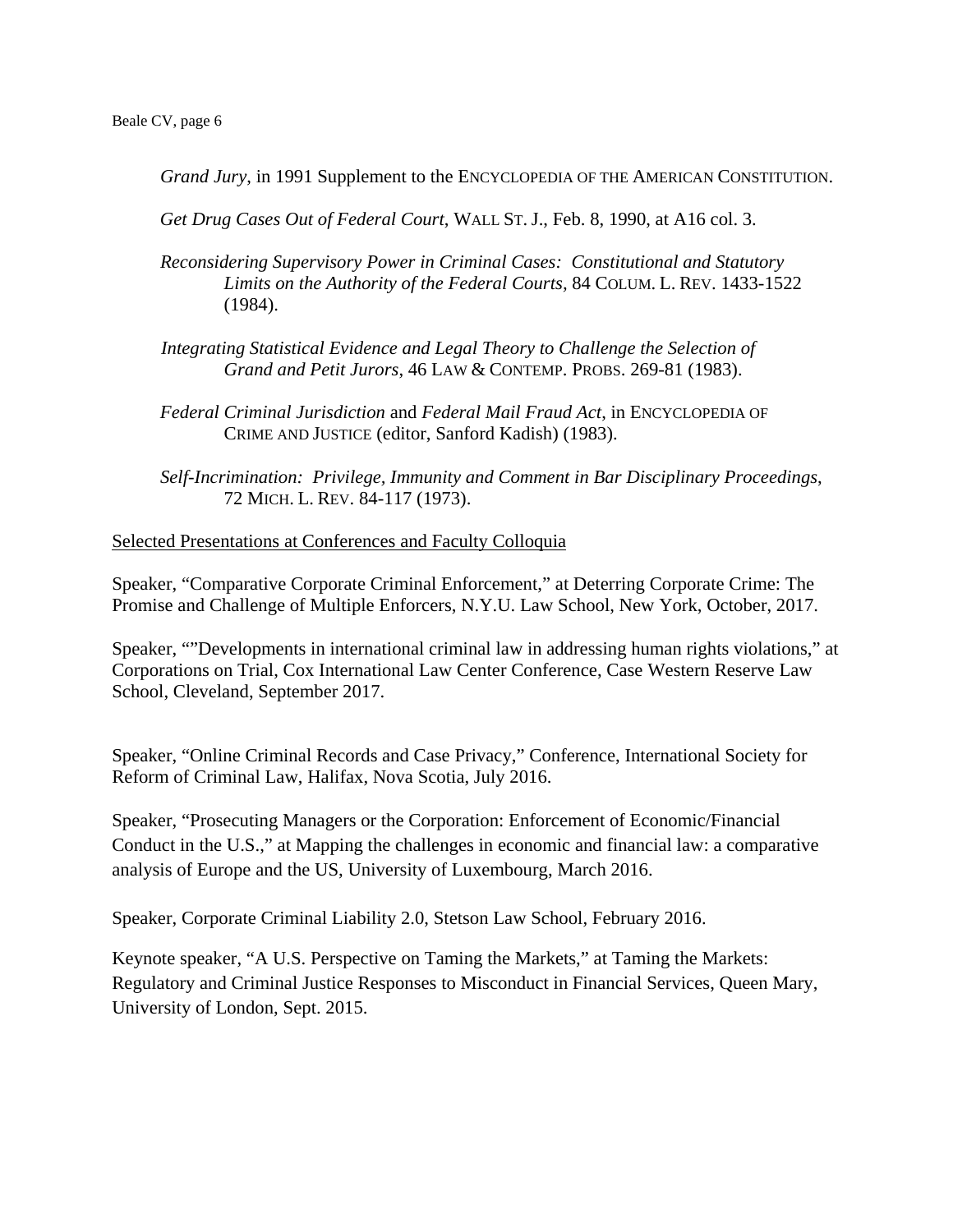Speaker, "Changes in Federal Procedure in Response to Transnational and International Criminal Activity," Conference, International Society for the Reform of Criminal Law, Edinburgh, Scotland, June 2015.

Speaker, An Introduction to the ABA Task Force Proposal," Sixth Circuit Judicial Conference, Detroit, Michigan, May 2015.

Speaker, "The Constitution v. the Convention: The Evolution of the Court-mandated Right to Counsel in the United States and Europe" at a conference on the Future of Adversarial and Inquisitorial Systems, Warwick University, UK.

Speaker, "Assessing Plea Bargaining in the United States," A Cohesive Model to Counteract Financial Crime and Corruption in the Public Sector, Athens, Greece, organized by Aristotle University of Thessaloniki, and sponsored by the Athens Bar Association and the Hellenic Criminal Bar Association, April 2016.

Speaker, "Sentencing in White Collar Cases," 2015 ABA White Collar Crime Institute, New Orleans, March 2015.

Speaker, "Sentencing White Collar Defendants: How Much is Enough?," Wayne State Law Review Symposium, Detroit, October 2014.

Speaker and Participant, Inter-institutional Coordination on Anti-Corruption Enforcement, the São Paulo Law School of Fundação Getulio Vargas (DIREITO SP), São Paulo, Brazil, September 2014.

Speaker, "Public Opinion and the Persistence or Abolition of the Death Penalty: Why is the U.S. Different?," International Society for the Reform of Criminal Law, Vancouver, B.C., June, 2014.

Participant, Comparative Research Workshop, "A Cohesive Model to Counteract Financial Crime and Corruption in the Public Sector in Greece," Thessaloniki, Greece, Sept. 24-28, 2013.

Lecture, "Prosecuting Corporations for Crimes: U.S. Law and a Comparative Perspective,"

German National Committee of Comparative Law, the Philipp University, Marburg, Germany, Sept. 14, 2013.

Lecture, "Prosecutorial Discretion in Three Systems: Balancing Conflicting Goals and Providing Mechanisms for Control," Criminal Justice and Discretionary Justice, Ravenna, Italy, May 18, 2013.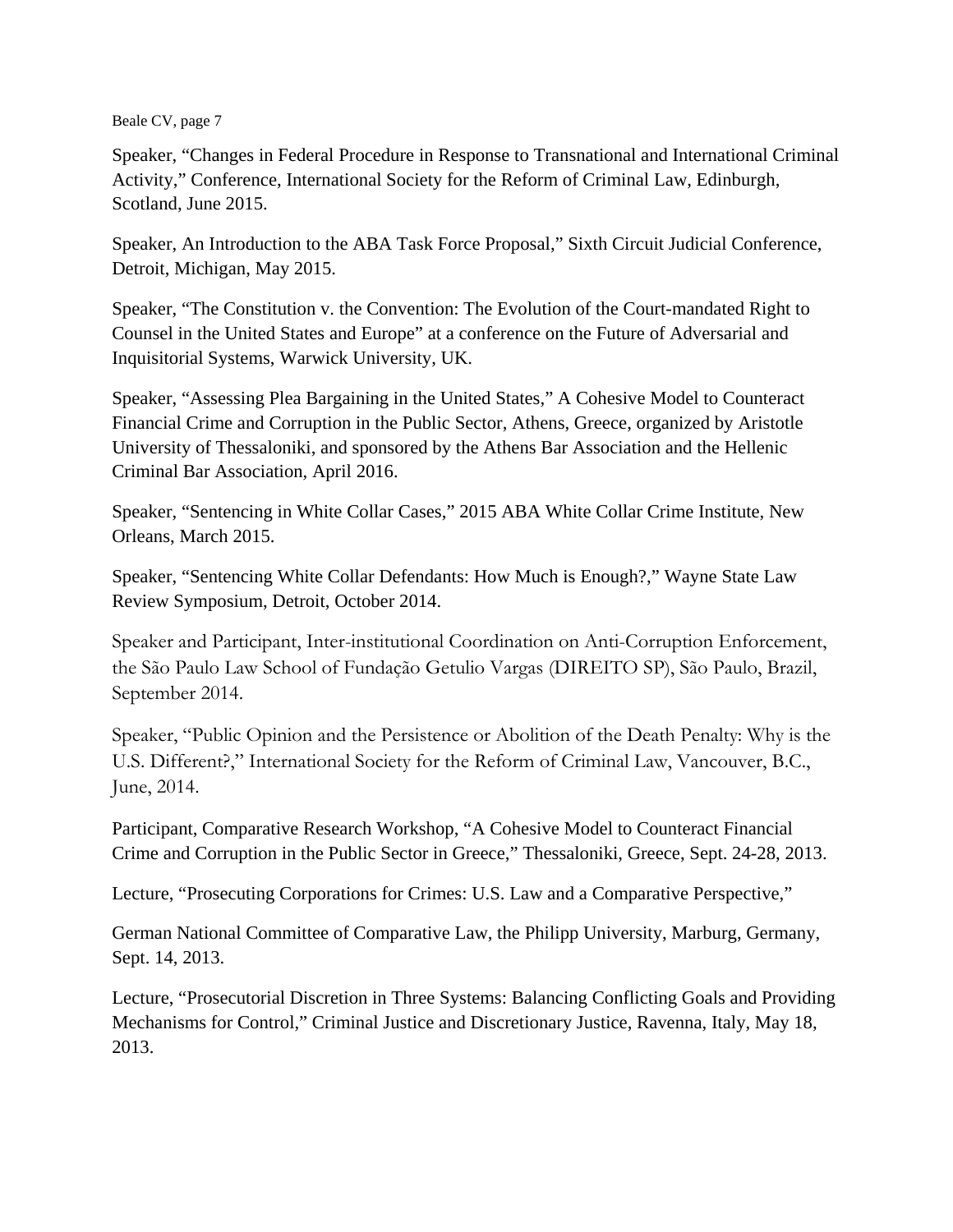Lecture, Statutory Construction in Federal Criminal Cases: Trends in the Supreme Court and the Fourth Circuit, Federal Criminal Practice Seminar, Wrightsville Beach, March 14, 2013.

Speaker, "Prosecution of Terrorists in Federal Criminal Courts," Federal Judicial Center program on "Law and National Security in the War on Terrorism," Duke Law School, March 14, 2013.

Speaker, "An Academic Perspective on Plea Bargaining," Turkish Ministry of Justice Plea Bargaining Study Trip, Duke Law School, Oct. 18, 2012.

Speaker, "The Expansion of Federal Criminal Jurisdiction," Federal Bar Association Annual Meeting, San Diego, California, Sept. 21, 2012.

Speaker, The Criminal Justice System in a Time of Economic Meltdown: Crisis or Opportunity for Reform, Georgia State University College of Law, Jan. 27, 2012.

Speaker, Corporate Criminal Liability, Judicial Conference United States Court of Appeals for the Sixth Circuit, Traverse City, Michigan, June 15, 2011.

Speaker, "Prosecutorial Independence: Comparing The U.S. to its Common Law Cousins," faculty workshop, University of Virginia Law School, Charlottesville, VA, March 25, 2011.

Presenter, "The Trial of Terrorists in the Federal Courts," Federal Judicial Center Program on "Law and Terrorism," Duke Law School, March 3, 2011.

Panelist, "Expansion of Federal Criminal Power: Too Much or Too Little?" at the Federalist Society National Lawyers Convention, Washington, D.C., November 18, 2010.

Speaker, "Overcriminalization 2.0," conference sponsored by the Journal of Law, Economics and Policy, Washington, D.C., Nov. 21, 2010.

Panelist, "Expansion of Federal Criminal Power: Too Much or Too Little?" Federalist Society National Lawyers Convention, Washington, D.C., Nov. 18, 2010.

Panelist, "White Collar Sentencing" ABA Criminal Justice Section Sentencing & Reentry Institute in Washington, D.C., Nov. 5, 2010.

Speaker, "Media and Public Policy," Canadian Institute for the Administration of Justice conference on "Sentencing and Corrections: Sentencing Theory Meets Practice," Vancouver, British Columbia, Oct. 15, 2010.

Lecture, "Prosecuting Corporations for Crimes: U.S. Law and A Comparative Perspective," National Chiao Tung University, Taiwan, May 4, 2010.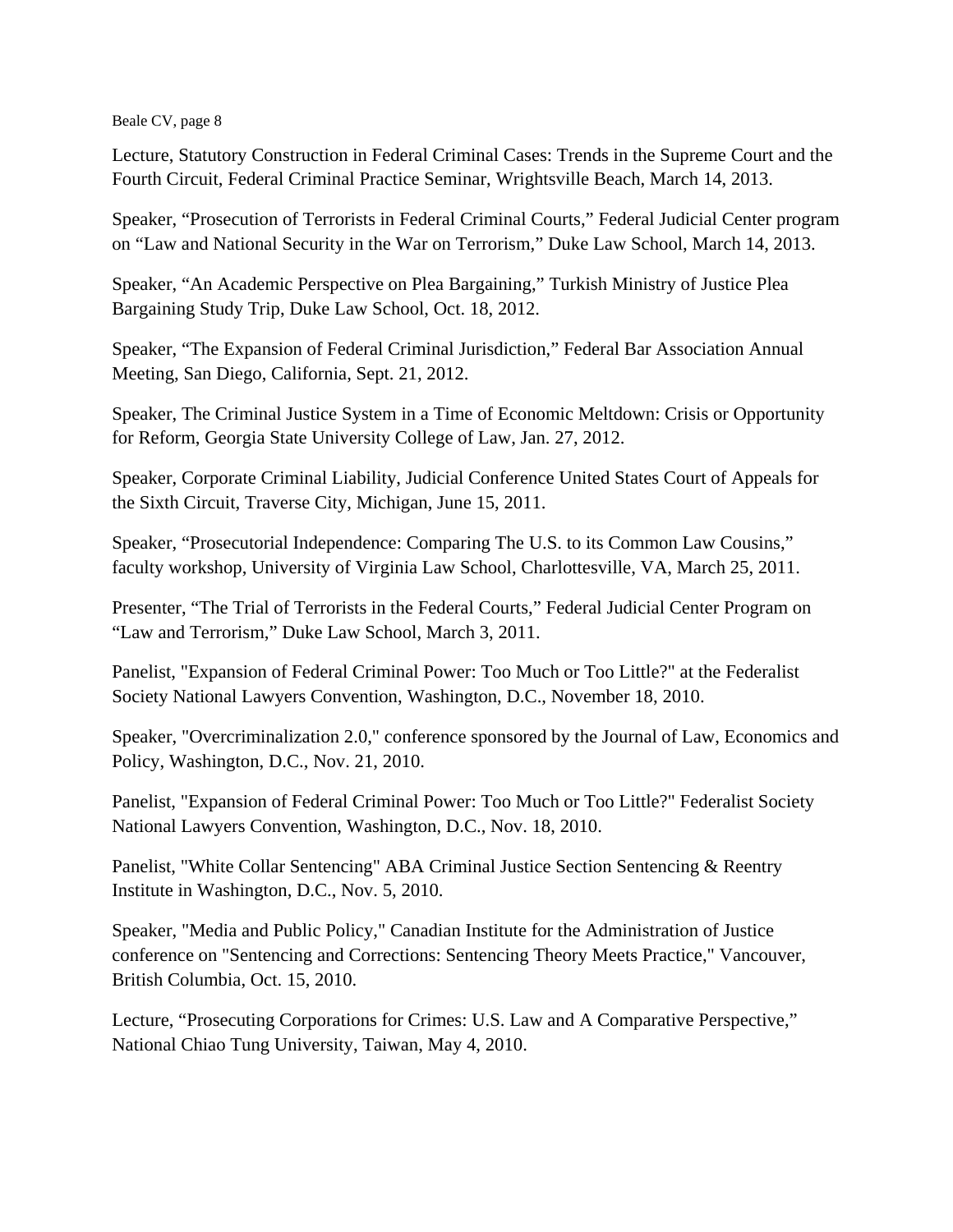Lecture, "Deferred Prosecution Agreements: A Controversial New Technique for Dealing With Corporate Crime in the U.S.," Taiwan Ministry of Justice, April 29, 2010.

Presenter, "The Trial of Terrorists in the Federal Courts," Federal Judicial Center Program on "Law and Terrorism," March 3, 2010.

Panelist, "Competing Regulators—Who Should Regulate and When? Federal Prosecutors, Federal

Regulators, or the States?," conference on "Regulation By Prosecutors," New York University Law School, May 8, 2009.

Panelist, "Sentencing Policy," Sixth Circuit Judicial Conference, Hilton Head, South Carolina, May 7, 2009.

Panelist, "Corporate Criminal Liability," conference on "Achieving the Right Balance: the Role of Corporate Criminal Law in Ensuring Corporate Compliance," Georgetown University Law Center, April 21, 2009.

Presenter, "You've Gone a Long Way Baby Two Waves of Juvenile Justice Reforms As Seen From Jena Louisiana," Jena 6 Symposium Conference, Harvard Law School, Mar. 13, 2009.

Speaker, "Prosecution of Terrorists in the Federal Courts," Federal Judicial Center Program on Law and National Security in the War on Terrorism, Duke Law School, Mar. 12, 2009.

Speaker, "Criminal Law: Changes in the Federal Rules and Federal Practice," Federal Judicial Center Program for Fourth Circuit District Judge, Baltimore, Maryland, Mar. 9, 2009.

Speaker, Federal Judicial Center, Program on Offender Reentry, Duke Law School, Oct. 30, 2008.

Speaker, ABA Criminal Institute on Sentencing Advocacy, Practice, and Reform, in Washington, D.C., panel on "Update on Sentencing Law: Supreme Court, Appellate, Legislation," Oct. 24, 2008.

Speaker, ABA National Institute on Securities Fraud, Arlington VA, on a panel on "Securities Fraud Sentencing: Effective Litigation Strategies, " Oct. 3, 2008.

Speaker, "Developments in Corporate Criminal Liability in Western Europe," Conference of International Society for Reform of Criminal Law, Dublin, Ireland, July 2008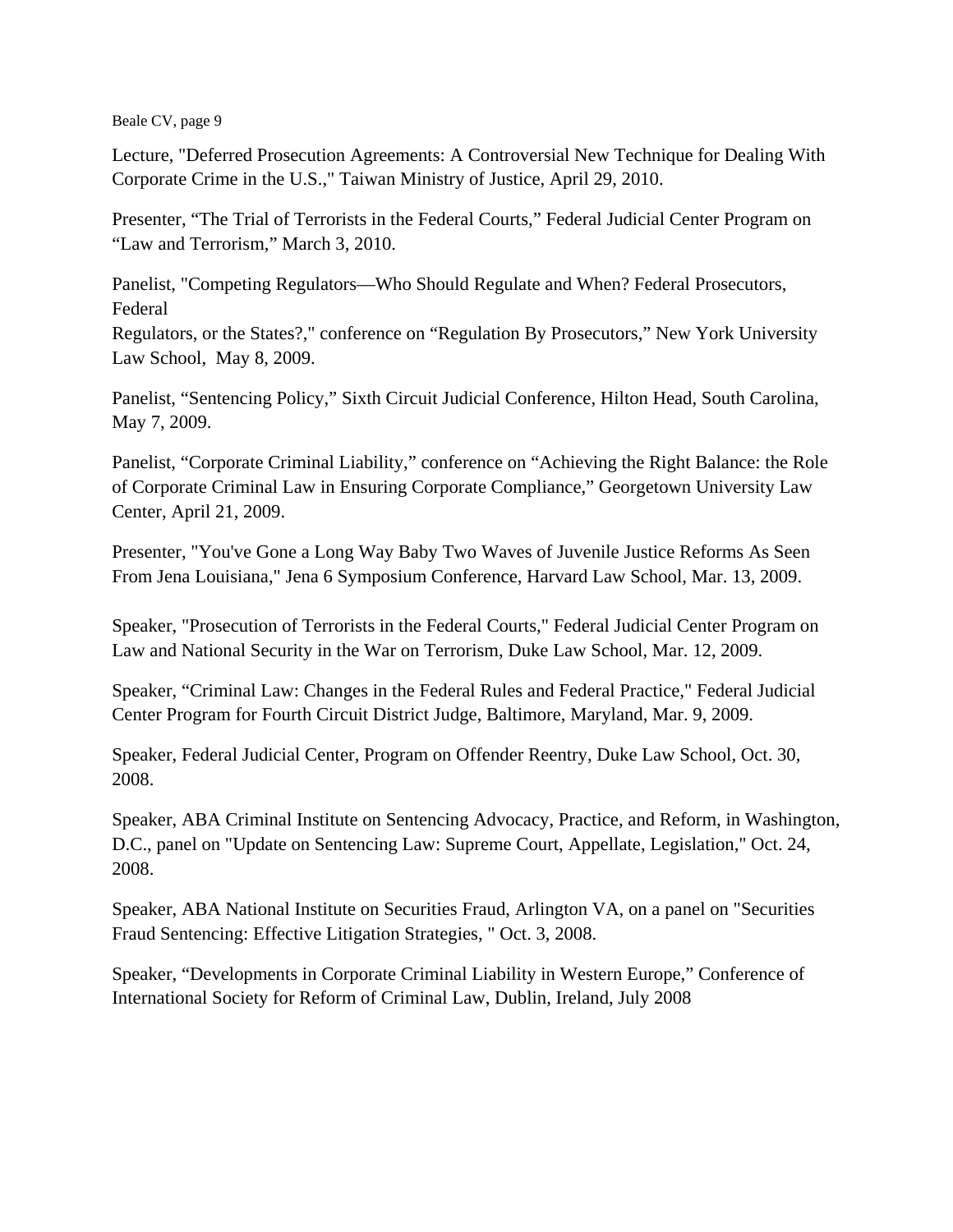Speaker, "The Supreme Court's Sentencing Decisions," National Federal Sentencing Guidelines Seminar sponsored by the Federal Bar Association, the ABA, and the United States Sentencing Commission, Orlando, May 2008

Speaker, "Grand Jury Reform: What Problem(s) Are We Trying To Solve?" Grand Jury Roundtable, George Washington University Law School, March 2008

Presenter, "The Trial of Terrorists in the Federal Courts," Federal Judicial Center Program on "Law and National Security in the War on Terrorism," March 2008

Speaker, Federal Judicial Center National Program for District Judges, Denver, Colorado, "The Trial of Terrorists in the Federal Courts," August 2007

Speaker, "The News Media's Influence on Criminal Justice Policy: How Market Driven News Promotes Punitiveness," Conference of the International Society for the Reform of Criminal Law, Vancouver, Canada, June 2007.

Panelist, "Departures and Variances," National Federal Sentencing Guidelines Seminar sponsored by the Federal Bar Association, the ABA, and the United States Sentencing Commission, Salt Lake City, May 2007

Panelist, "Intuitions of Justice," Gruter Institute Conference on "Law, Behavior, and the Brain," Squaw Valley, California, May 2007

Speaker, Sentencing, Third Circuit Judicial Conference, Philadelphia, April 2007

Panelist, "Solutions: What Reforms, If Any, Are Necessary?" Conference on Corporate Criminality: Legal, Ethical, and Managerial Implications," Georgetown Law Center, Washington, D.C., March 2007

Presenter, "The Trial of Terrorists in the Federal Courts," Federal Judicial Center program, "Law and National Security in the War on Terrorism," March 2007

Presenter, "The Many Faces of Overcriminalization: From Morals and Mattress Tags to Overfederalization" at the conference of the International Society for the Reform of Criminal Law, Brisbane, Australia, July 2006

Moderator and speaker, "Departures and Variances," National Federal Sentencing Guidelines Seminar, sponsored by the Federal Bar Association, the ABA, and the United States Sentencing Commission, Miami, May 2006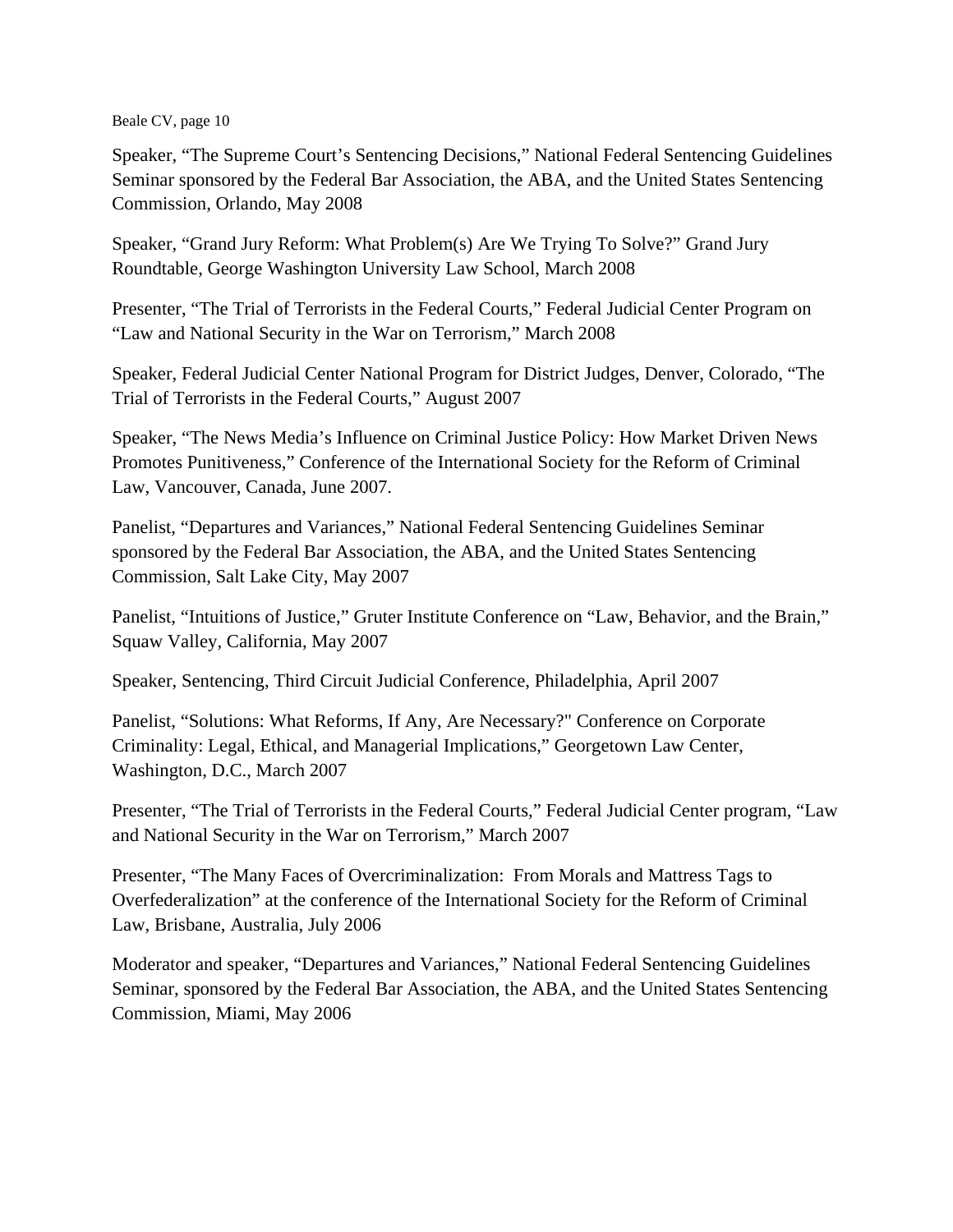Panelist, "Law and Aggression," Gruter Institute Conference on "Law, Behavior and the Brain," Squaw Valley, May 2006

Participant, Roundtable, Law and Behavioral Biology: Next Questions, Next Steps, Vanderbilt Law School, March 2006

George Wythe lecturer, William and Mary Law School, *The News Media's Influence on Criminal Justice Policy: How Market-driven News Promotes Punitiveness*, March 2006

Speaker, "The Trial of Terrorists in the Federal Courts," Federal Judicial Center program, "Law and National Security in the War on Terrorism," March 2006

Presenter, *The News Media's Influence on Criminal Justice Policy: How Market-driven News Promotes Punitiveness*

Criminal Law Program, University of Illinois law School, February 2006

Faculty workshop, Boston College Law School, January 2006

Speaker, "An American Academic Perspective on Philippine Anti-Terrorism Laws," U.S. Department of State, Manila, Philippines, September-October 2005

Philippine Counter-Terrorism Task Force

Deans and Faculty, Philippine Law Schools

Judiciary Committee, Philippine House of Representatives,

Philippine Commission on Human Rights

University of Santo Tomas

National Defense College

Philippine Judicial Academy

Panelist, Gruter Institute Conference on "Law, Behavior and the Brain," Squaw Valley, May 2005

Presenter, "The Trial of Terrorists in the Federal Courts," Federal Judicial Center program, "Law and National Security in the War on Terrorism," March 2005

Panelist, "Discretion," Annual Meeting, American Association of Law Schools, Criminal Justice Section, January, 2004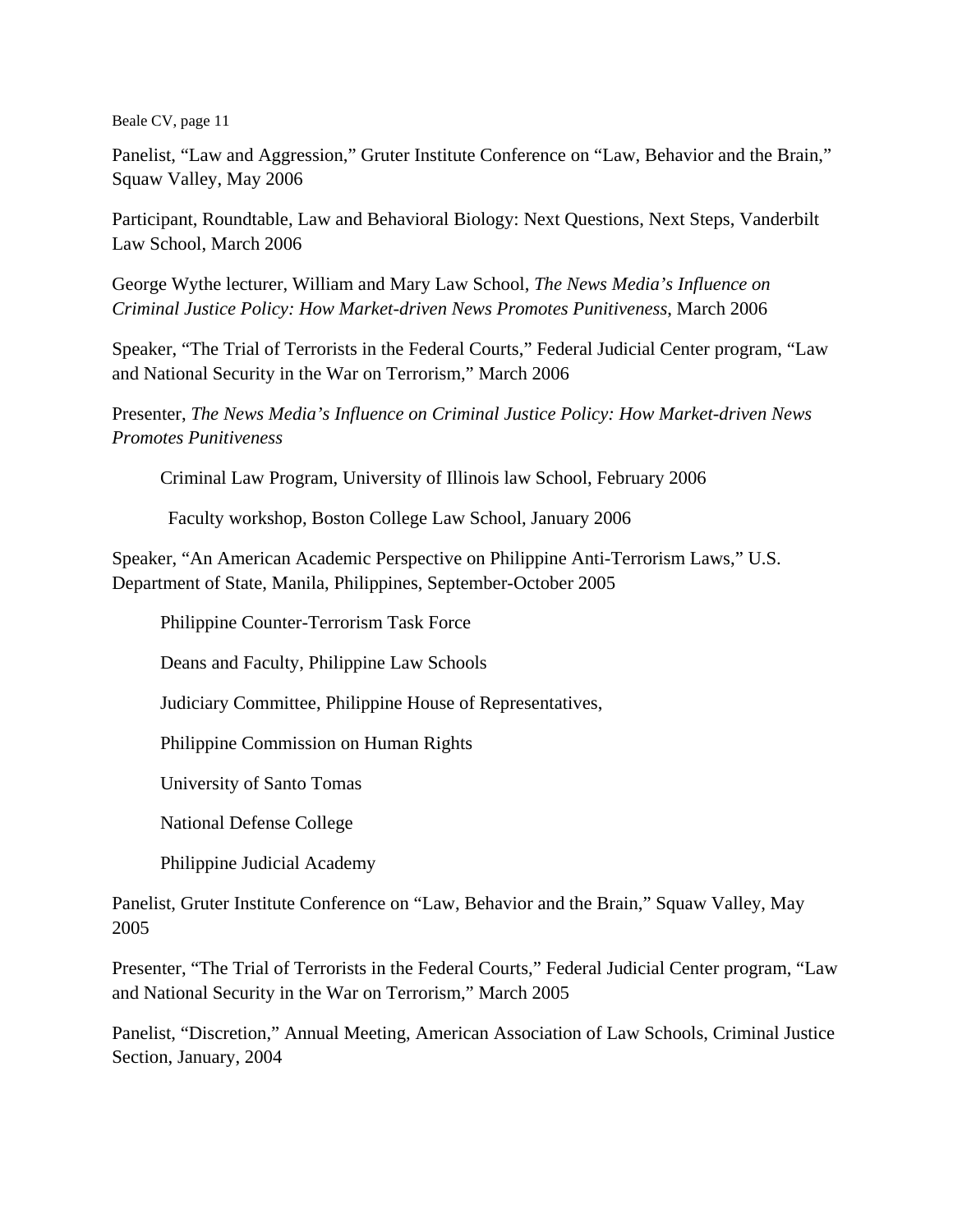Panelist, Annual Meeting, American Association of Law Schools, Criminal Justice Section, January, 2003

Speaker, National Symposium U.S. Court of Appeals Judges, Washington, D.C., October 2002

Moderator, Annual Meeting, American Association of Law Schools, Criminal Justice Section, January, 2002

Presenter, Faculty Workshop, Florida State University, October 2002

Presenter, *News Media Coverage of Crime: How, Why, and Who Cares?*, the Hoffinger Colloquium, Center for Research in Crime and Justice of the New York University School of Law, November 2001

Speaker, *Economic Pressures and Internal Structure Shape the U.S. Media's Treatment of Crime: Do They Also Shape U.S. Criminal Justice Policy?*, International Society for Reform of Criminal Law, "Politics, Crime and Criminal Justice," Canberra, Australia, August 2001

Presenter, *Federalizing Hate Crime: Symbolic Politics or Expressive Law*

University of North Carolina Law School, Faculty Workshop, February 2000

Wake Forest Law School, Faculty Workshop, March 2000

Washington and Lee Law School, Faculty Workshop, March 2000.

Panelist, *Federalizing Hate Crime*, Annual Meeting, American Association of Law Schools, joint meeting of Criminal Justice and Civil Rights Sections, January, 2000.

Lecturer, *The Rise of Punitiveness in American Criminal Law*

Academic Society for American Legal Studies, Kyoto, Japan, October 1998

Waseda University, Tokyo, Japan, October 1998

University of Tokyo, Japan, October 1998

Presenter, *Criminal Forfeiture and Plea Bargaining*, Notre Dame Law School Colloquium, February 1996

Speaker, *Reexamining* Lopez: *Criminal Caseloads and the Commerce Clause*, Case Western Reserve Law School symposium, "The New Federalism After *United v. Lopez,"* November 1995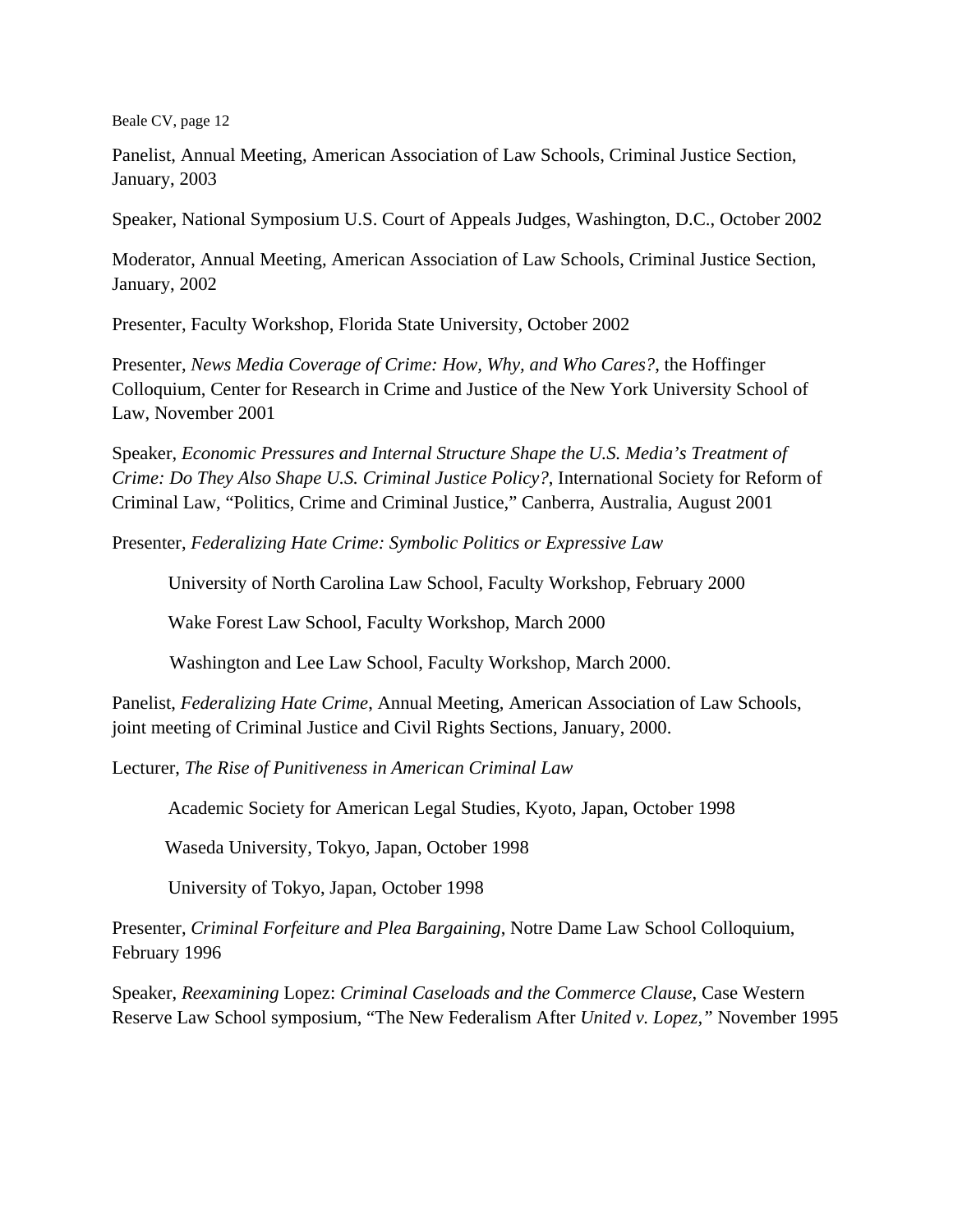Speaker, *Prior Similar Acts in Prosecutions for Rape and Child Sex Abuse*, Society for Reform of Criminal Law Conference, Reform of Evidence, Vancouver, British Columbia, July 1992

Presenter, *Looking for Law in All the Wrong Places: Ethical Restrictions on Attorney Subpoenas*,

University of Michigan Law School, Faculty Workshop, December 1992

Wayne State University School of Law, Faculty Workshop, October. 1992

University of Kentucky, Randall-Park Faculty Colloquium, February 1991

Speaker, *The Effect of Financing Systems on the Adequacy of Counsel Provided to Indigent Defendants in Capital Cases*, with Arthur Stock, Society for the Reform of Criminal Law Conference on Race, Class, and Gender, Edinburgh, Scotland, August 1990

#### Professional and Scholarly Memberships and Awards

American Law Institute Order of the Coif Phi Beta Kappa Duke Bar Association, teacher of the year, 1989 Henry M. Bates Memorial Scholarship to five outstanding members of graduating law school class, 1974 Michigan Law Review, 1972-1974, Note Editor, 1973-1974

#### Other Activities

Reporter, Judicial Conference Advisory Committee on Criminal Rules (2005 to present).

Member, Board of Directors, Society for the Reform of Criminal Law, 2001-present.

Member, Board of Directors, International Centre for Criminal Law Reform and

Criminal Justice Policy (ICCLR), Vancouver, BC, Canada, 2016-present. Member, Advisory Committee, Journal of Legal Education, 2005-2009. Member, American Bar Association, Criminal Justice Standards Committee, 2002-05. Member, Board of Advisers, Ohio State Journal of Criminal Law, 2002-present.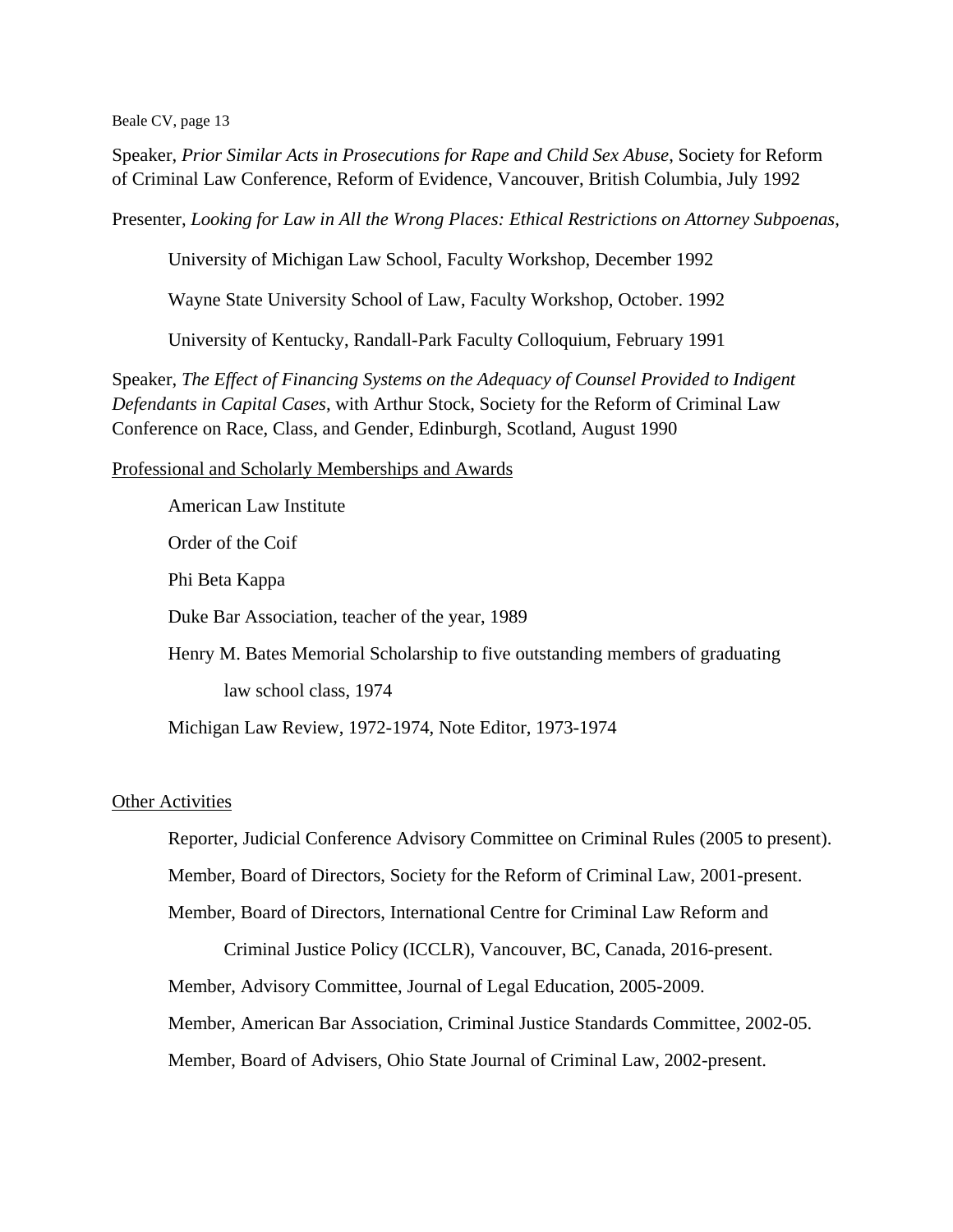- Chair, Planning Committee, American Association of Law Schools (AALS) New Law Teachers Workshop, 2001-2002, Chair, Planning Committee, AALS Workshop on Criminal Justice, 1999-2000.
- Criminal Law Advisory Board, JOURNAL OF CRIMINAL LAW AND CRIMINOLOGY, 1995-present.
- Member, Task Force on Federalization of Crime, Criminal Justice Section, American Bar Association, 1997-1998.
- Reporter, Three Branch Working Group on the Principles to Govern the Federalization of Criminal Law, convened by Attorney General Janet Reno, March 1994-95 (includes federal and state legislators, prosecutors and correctional officials, and judges).
- Member, Practitioner Reading Committee ("The Lee Committee"), Advisory to American Bar Association Standing Committee on the Federal Judiciary, 1990-1994 (reviewed opinions of Supreme Court nominees Souter, Thomas, Ginsburg, and Breyer).
- American Association of Law Schools (AALS), Sections and Annual Meeting Committee, 1998-2000; Professional Development Committee 1994-97; Curriculum Committee, 1990-92.
- Member, Presidential Review Committee, Duke University, 2007.
- Member, Law School Dean Search Committee, Duke University, 2006.
- Vice Chair, Presidential Search Committee, Duke University, 2003.
- Academic Priorities Committee, Duke University, 1998-2001, 1989-92 (university-wide committee of senior faculty that advises the provost on priorities for all academic units.
- Consultant, National Conference of Bar Examiners, Content Validity Study of the MultiState Bar Exam, 1992.